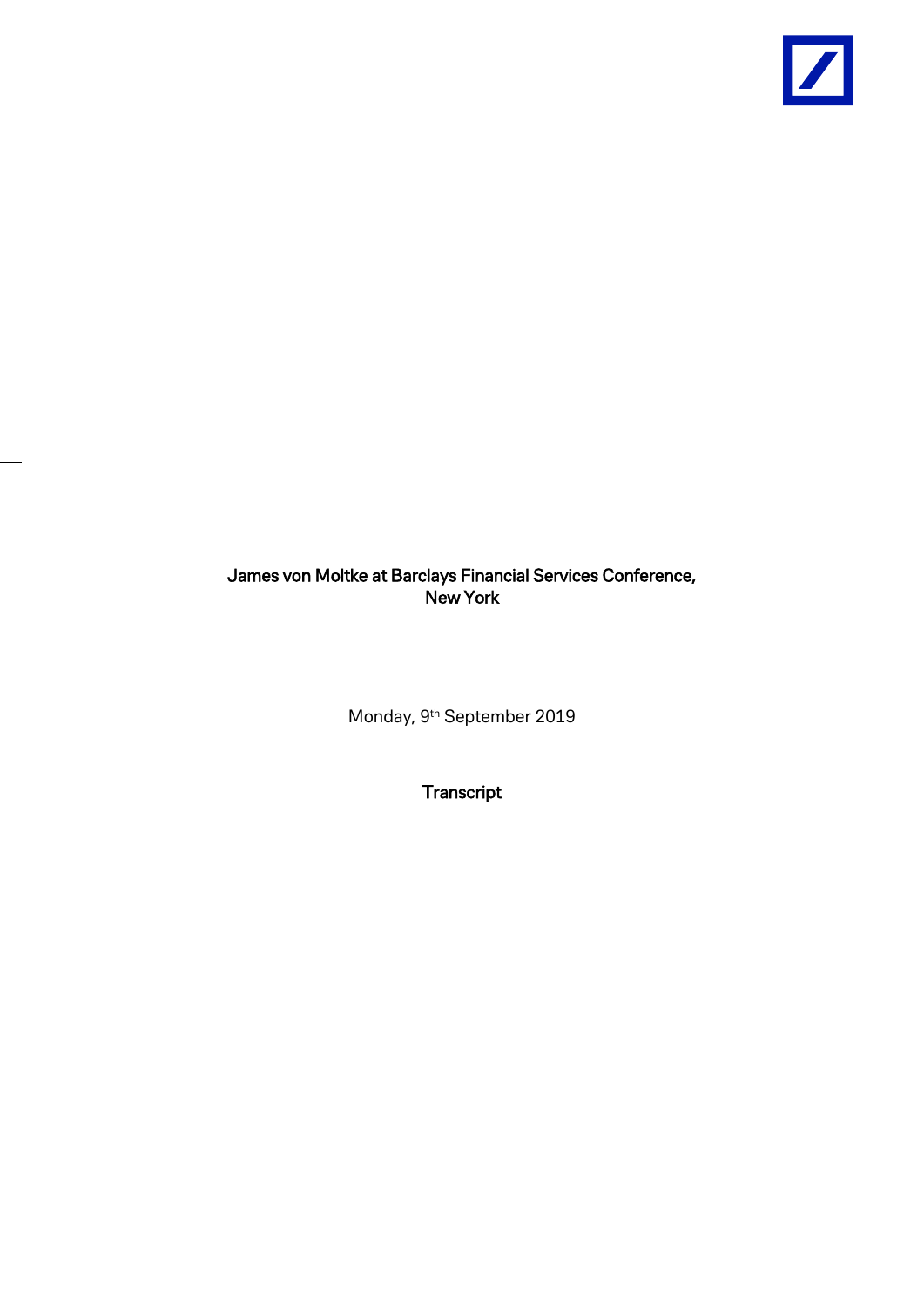

## Amit Goel: Thank you, ladies and gentlemen, for being here. And thank you, James von Moltke, CFO at Deutsche Bank, for being with us today.

James von Moltke: A pleasure, Amit. Thank you for having us.

Amit Goel: The format of this presentation is going to be a fireside chat, followed by audience-response questions. So, without much further ado, we'll crack on. I'll start actually with one of the big topics, obviously, we have today. So, in terms of the global macro outlook, how do you see that at this stage? And if we were to see a recession, how does that impact your ability to hit your targets?

James von Moltke: Thank you, Amit, again. Thank you for having us. Delighted to be here presenting at your conference.

> The macro environment has become more fragile, and that's something we've seen over the past several months. Obviously, that concern is being reflected in the financial markets and, to some degree, has been taken up by central banks trying to take action on the monetary policy side to avert a larger impact of uncertainties including the trade war.

> For us and our businesses, when we announced our strategy transformation on 7th and 8th July , we presented a forward financial model that looked at businesses growing on a compound rate over the next several years somewhere between zero to 3% and, in total assumed 2% growth in our core businesses. That was a growth rate, leaving interest rates aside, that we didn't think was heroic, we thought was modest and in line with GDP growth.

> At that time, we were looking at around 1% GDP growth in Germany, with around 2% growth in the U.S. So we didn't plan with very aggressive GDP growth rates although current expectations may have be a little below our plan GDP growth rates, but not significantly.

> We are a bank so of course our businesses are somewhat dependent on GDP growth. We live with our clients and their activities. But I don't think the recent slowdown represents a significant headwind relative to our planning assumptions.

> It's also of course a question of what the environment looks like from now. In Germany while we may well be in a technical recession, with slightly negative GDP growth in the second and third quarters of this year and a relatively low growth rate forecast for the balance of the year. But it remains an economy at or near to full employment, and there are lots of positives out there despite some of the headwinds that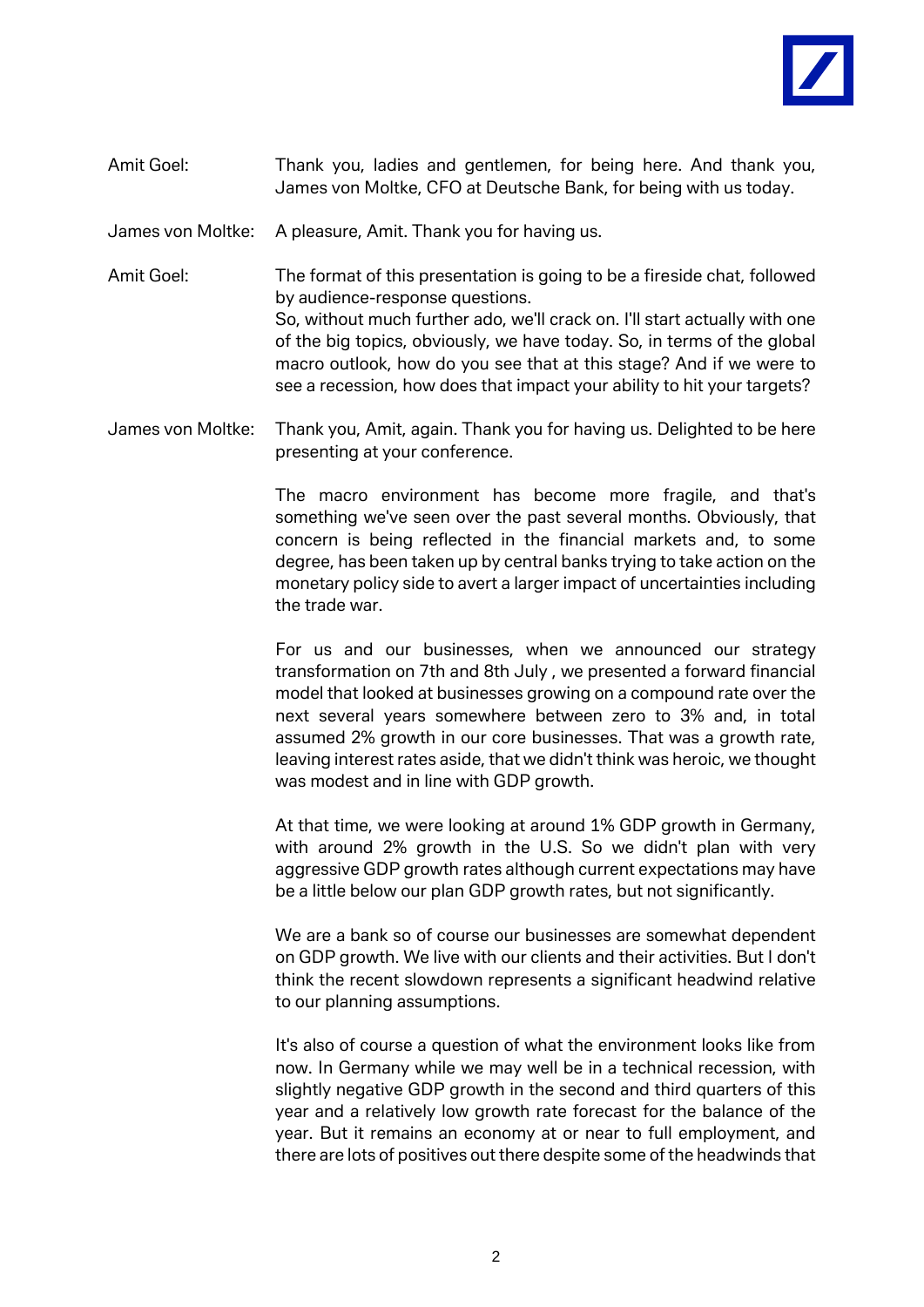

the global economy is facing and Germany of course, as a significant exporting nation, faces itself.

Amit Goel: Okay. Thank you. So, in that context is there – can you give us some conviction in terms of some of the revenue aspiration? So, the €25 billion that's been put out there, how would you look to do that?

James von Moltke: So, again, the compound growth rate in the low single digits does not feel especially heroic to us. And revenues in 3 of our core businesses our Corporate Bank, Private Bank and Asset Management – are growing today. The revenues in these more stable revenue sources are growing again in the low single digits, from loan growth, growth in investment products, growth in fee and commission income as well as some degree of optimization of our balance sheet usage and growth in clients. All of these drivers feed into that low single digit growth rate. And so, we feel like there are levers in those businesses to continue to grow at that pace.

> In our Investment Bank, as you may have heard us say in July, we do expect some impact on revenues from businesses adjacent to our equity sales and trading operations which we have decided to exit. But we see a recovery from that and, altogether over the planning period see flat revenues in our Investment Bank.

> All of those things lead to revenues in the low €20 billions. Our plan assumes between €24 billion and €25 billion at the end of our planning period. We think that remains achievable. But we are obviously facing a headwind from interest rates and will need to work to offset as much as we humanly can. Those offsets can come from pricing, the impact of tiering to the extent the ECB puts through tiering as well as greater efficiency of balance sheet usage.

> So, this is the path we are continuing to work towards. And we think, as I said, there are a number of levers that we can and will pull to make sure we stabilize and grow revenues from here.

- Amit Goel: Got it. So, just on that point, in terms of interest rates, how are revenues impacted if interest rates remain low for longer?
- James von Moltke: So, naturally, they are significantly impacted, and it depends on a lot of things. We're more sensitive to the short end of the curve; and so, where Euribor or Eonia rates are. That clearly over the past several months that's come off quite a lot, but it can equally begin to improve and go the other way. Our planning assumption had been that the three-month rate would cross zero in 2022, which was the rate outlook at the time. I think at this point the expectation is that the three-month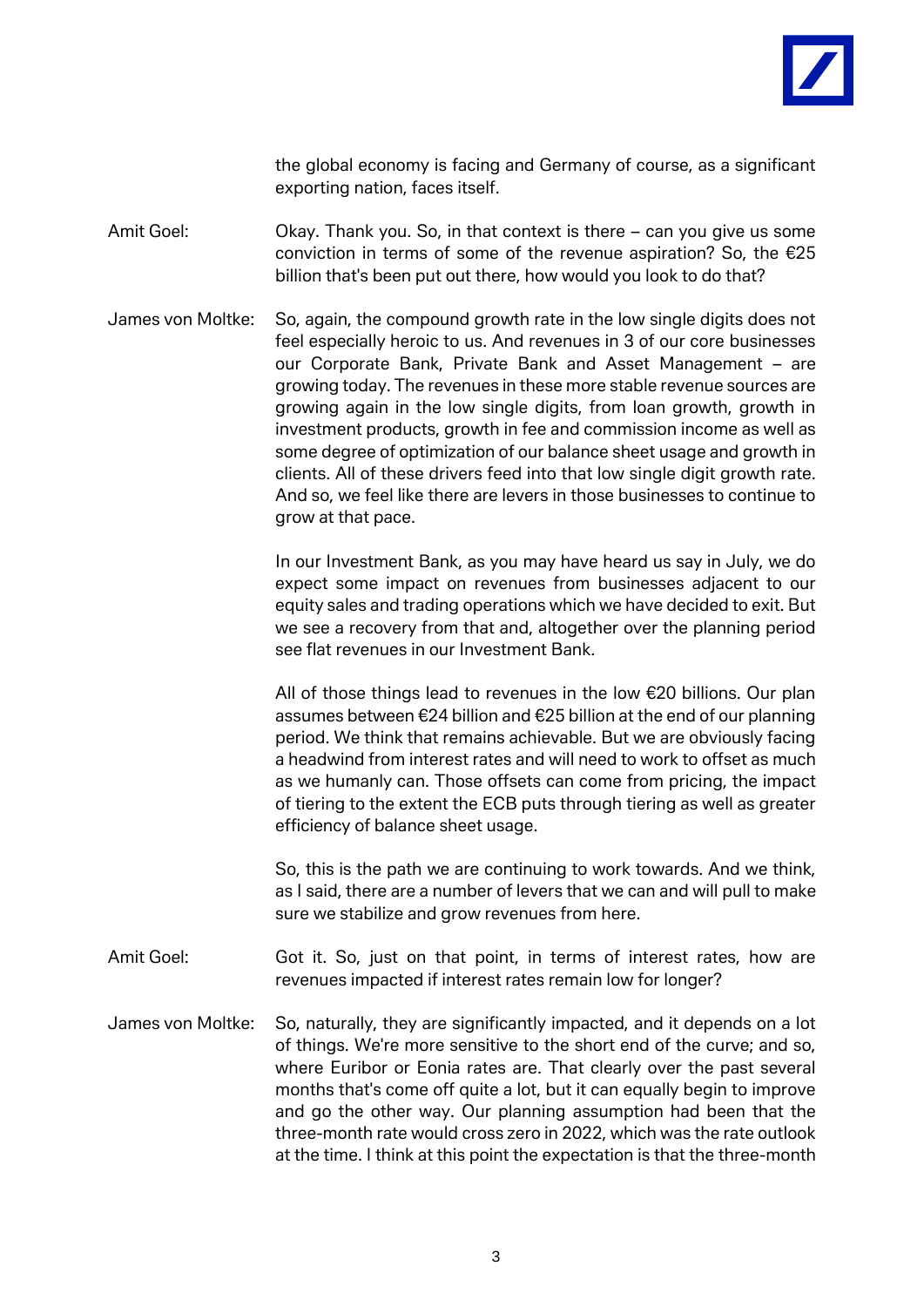

rate is at about at minus 60 basis points in 2022. So, that clearly represents a headwind on interest rates.

In our walk-on revenues, the improvement in interest rates would have delivered about €600 million of revenues, and I'd say at least that much in revenue is now at risk if there isn't a recovery of rates to the types of levels we were talking about. Again, we do have some levers to offset that, whether that's balance sheet efficiency, some of the other actions that I mentioned. And so, the task from here is to work to offset as much as we can of the rate headwind.

- Amit Goel: Got it. And maybe changing tact a little bit, another question we get a lot is, why should we believe that you'll be one of the first banks to be able to cut costs significantly whilst you grow revenues and to reduce assets at the same time?
- James von Moltke: Sure. We laid out a cost program or a cost trajectory that would see us taking out around €6 billion from our expense base, compared to the 2018 fiscal year. And your question is, what's the impact on revenues?

A little more than one-third of the cost takeout relates to the exit from businesses that we've put into wind-down in our Capital Release Unit. So, it has a direct impact on revenues that we know and plan for going away.

A little less than one third relates to synergies in our Private Bank, and those synergies are largely driven by the Postbank-Deutsche Bank merger in Germany and some additional actions that we're working to take in those businesses. Here I would say that the revenue sensitivity to the cost reductions is a little bit less than in other businesses.

And the remainder of the cost reductions will come from the infrastructure areas; so, not client-facing and, therefore, the impact on revenues is limited. So, we need to work to keep the front offices unaffected as possible from changes in the infrastructure provision.

Remember, also revenues are helped by technology investment. I wouldn't think of this equation as being only about personnel and expense reductions. There is an efficiency impact of technology investments, both in how you can take cost out, but also in how you can drive revenue improvements which support the revenue trajectory with investments.

Amit Goel: Okay. And just on that, in terms of investments and growth, how are you looking to grow, say, within the new Corporate Bank?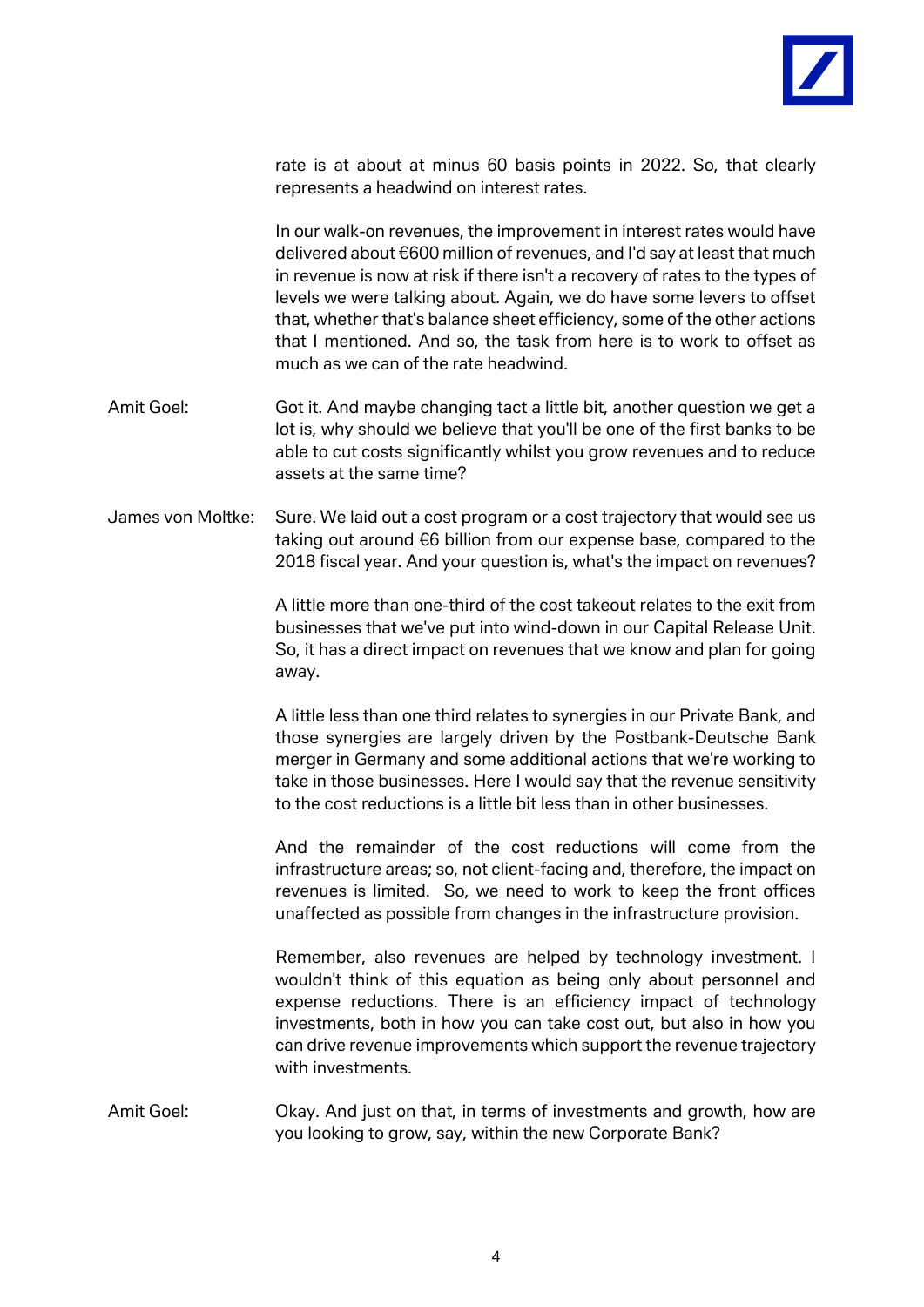

James von Moltke: Well, that's a great segue because the Corporate Bank is a great example of where we can really drive revenue growth with technology investment. Our restructuring plans foresaw that the lion's share of the technology investment wallet that was going into our Equities businesses is being retargeted now at the Corporate Bank. I think with very deep relationships that we have in the Corporate Bank, the product capabilities that we have today, and the ability to focus more investment in technology to support that business, going forward, it can be a direct driver of new revenues.

> I was thinking about this as we were getting ready to announce the strategy change. There are a handful of clients that I'm directly involved in, as the senior sponsor. I can think of one example where we recently lost an RFP for business in Asia with this client. And the reason was we were slightly behind in terms of technology in a specific aspect that they required in their business relative to the competition.

> As we invest in technology, we make up any gaps like that. We're able to service the clients, service the clients' needs, and be at least at and ideally, ahead of the competition in terms of what we can offer. And I can tell you, in a lot of our client base we will win a tie in those areas. And that's where I feel like we do have an opportunity to not just grow with the market, but hopefully regain some market share as we invest and focus on, especially, the Corporate Bank.

- Amit Goel: Okay. Thank you. And then just turning back to the Investment Bank, just trying to understand in terms of the further restructuring will this not put the revenues there under more pressure? And could we still end up seeing further deleveraging plans in the future?
- James von Moltke: So, I'd say two things. One is, as I said earlier, yes, we anticipated that there are adjacencies in the core of our Investment Bank that may be impacted by the strategic changes that we announced. I will say as we sit here today that the impact so far appears to be less than we might have modeled and expected in terms of client impact on those businesses. From what we're seeing so far we're quite encouraged.

We had an outreach program to clients in our institutional client base immediately after the announcement. We went to about 5,000 of our clients at relatively senior levels to both describe what we were doing and hear back from them what their feedback was. And the number of clients that used us as a markets intermediary across both Rates and Equities who said that the Equities sales and trading exit would impact their willingness to do business with us in rates was in the low-singledigit percentages. Frankly this client reaction positively surprised us.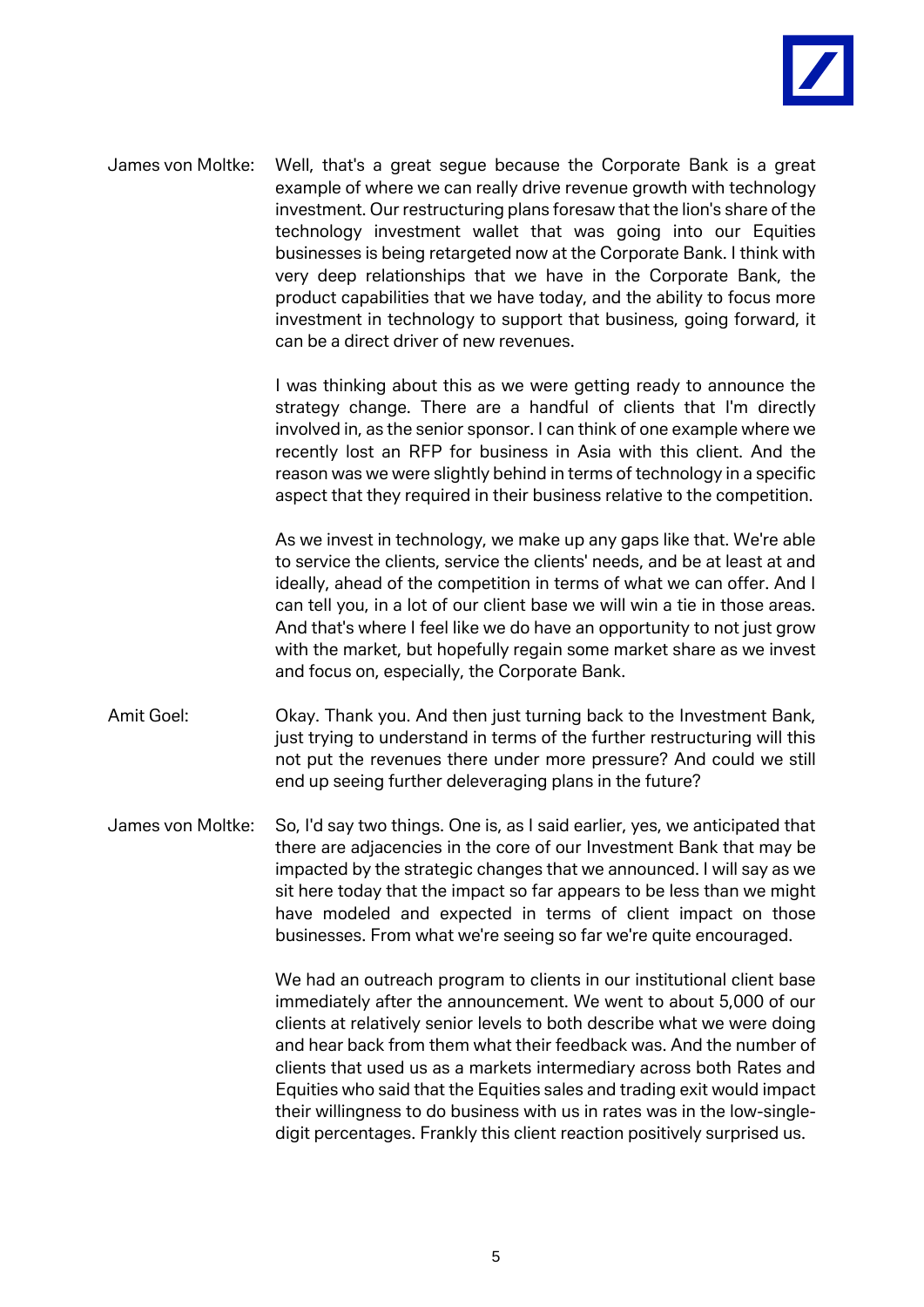

Now, that has to be now demonstrated in them living up to or behaving in a way that's consistent with that feedback. And certainly, what we've seen so far suggests that's the case. So, the immediate sort of impact seemed to be quite encouraging relative to our expectations.

And if you look at those businesses and let's focus on FIC for a moment – we have truly an excellent world-class franchise in Global Credit Trading. Where we act in structured credit, in structured lending, securitization, some distressed products is basically unaffected by our strategic announcements. That is a leading franchise and is unaffected by the restructuring.

If you go beyond that, our Foreign Exchange Trading franchise is in a significant portion related to our corporate franchise. And it's one of the ways in which the Corporate Bank and the Investment Bank, will have very strong ties in terms of product capabilities and the servicing going forward. Again, Foreign Exchange trading is largely or entirely unaffected by the restructuring.

You come then to Rates where we clearly need to take some action to make that business as profitable as we can make it. We are a significant player, but it has struggled in terms of profitability, particularly against the resources that it consumes.

And so, we've been at work now reshaping that franchise, leveraging again investments in technology so that we can – particularly, in the vanilla products – be as straight-through processing and as technology-oriented as we can be. On the other side of the barbell, leverage the franchise that we have in structured products in more complex derivatives where we have been a very strong service provider. So, that portion of the business is in the process of being reshaped. We're optimistic that we'll make some real progress there under Ram Nayak's leadership.

So, the short version of all of this is we – early returns are to be optimistic about the impact and to focus on what is a strong franchise that's largely unaffected by the decisions that we've made.

- Amit Goel: Okay. Thank you. And then maybe just switching a bit more into the deleveraging and the execution. So, within the Capital Release Unit, so far how much have you reduced the assets and full-time employees? We see some big numbers for the group already. And what is the glide path over the next 12 months?
- James von Moltke: The short version is we are on track. I won't give you specific numbers of deleveraging in July and August, but it's been moving along well. We are well on track to the year-end targets, both for Risk Weighted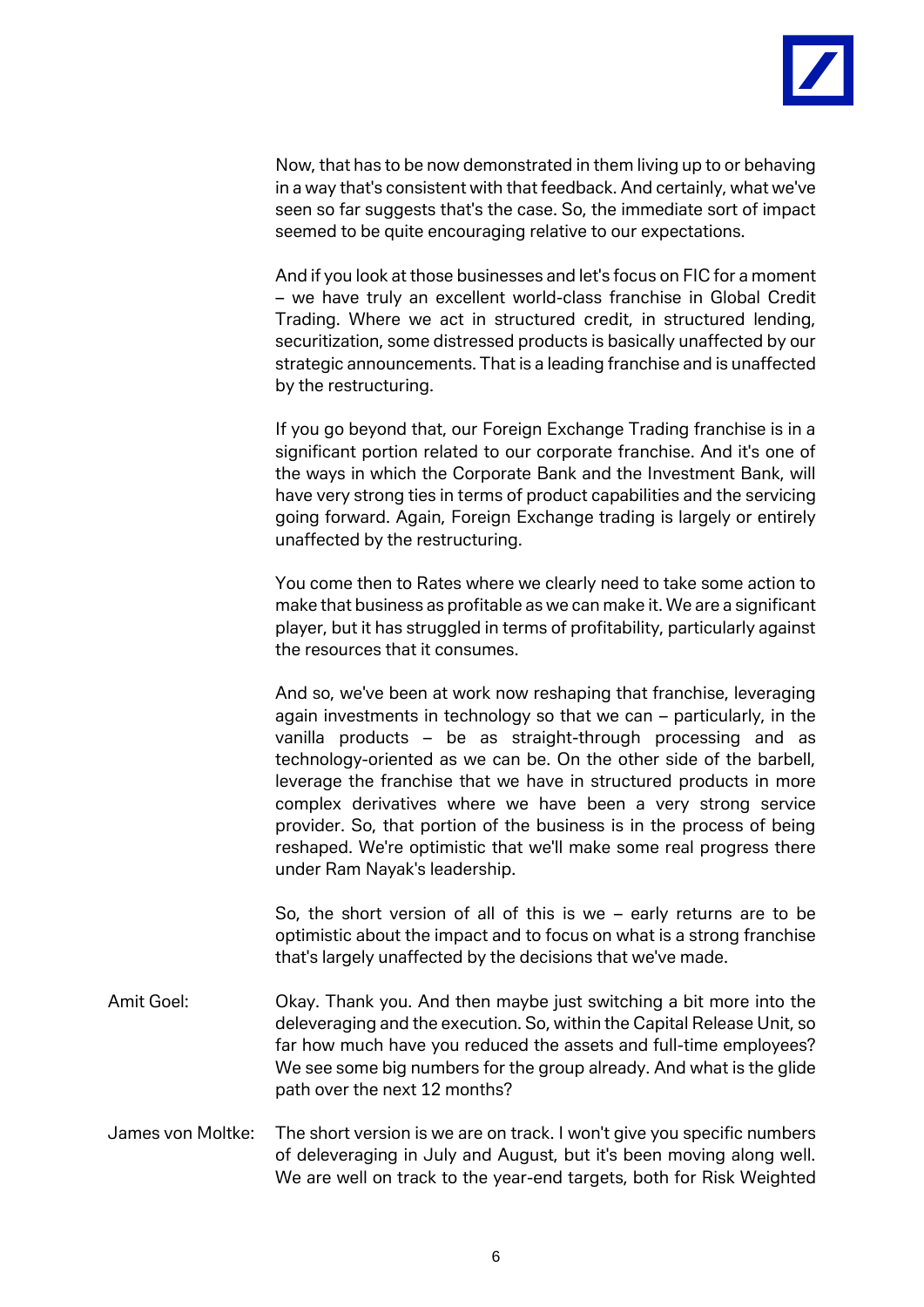

Assets and for leverage exposure. And you'll see at the September 30th, based on what we can see today, us having made real progress towards those deleveraging goals, which is encouraging. Of the many aspects of this restructuring, we had to get moving on the Capital Release Unit deleveraging quickly. We did. Credit to that management team. We've been after it now for a couple of months and are well on track.

You had asked a question about deleveraging in the core businesses as part of an earlier question. There, it's about selection and being disciplined about capital allocation. But I do think we are focused on choosing our clients appropriately –putting our resources in our core client segments – and being disciplined about usage of balance sheet against hurdle rates.

Amit Goel: And on capital, can you rule out a capital raise in the next two years?

James von Moltke: I'll always be cautious to speak in categorical terms, but it's absolutely the right thing to have announced this restructuring and execute this based on our own resources. We're confident that we can do that, that we have the levers in our hands and that we're comfortably on a glide path that will allow us to do that. So, our starting point is 13.4% Common Equity Tier 1 ratio; well ahead of any of our minimum regulatory or internal requirements.

> We think we can comfortably manage within the corridor that we've set ourselves. And essentially, because of the nature of the CRU deleveraging. We essentially finance the restructuring that we've announced through that deleveraging. And while we keep that on track, we keep a comfortable distance from the minima that we've set ourselves of maintain a Common Equity Tier 1 ratio of at least 12.5%.

> And then at the same time, the deleveraging, because it's low Risk Weighted Asset content with relatively high leverage exposure set of businesses – particularly, in Equities – we should be improving our leverage ratio over time, in line with our announced targets.

- Amit Goel: Okay. So, to be fair, that overlaps a little bit with my next point, but it was – how comfortable are you that you will manage your CET1 ratio above the 12.5% over the next two years and that you will improve that leverage ratio, as well?
- James von Moltke: So, again, it is a minimum that we have set ourselves, to remain above the 12.5% at all times, and we think we've got the ability to manage that corridor and levers to offset any surprises. So, very comfortable.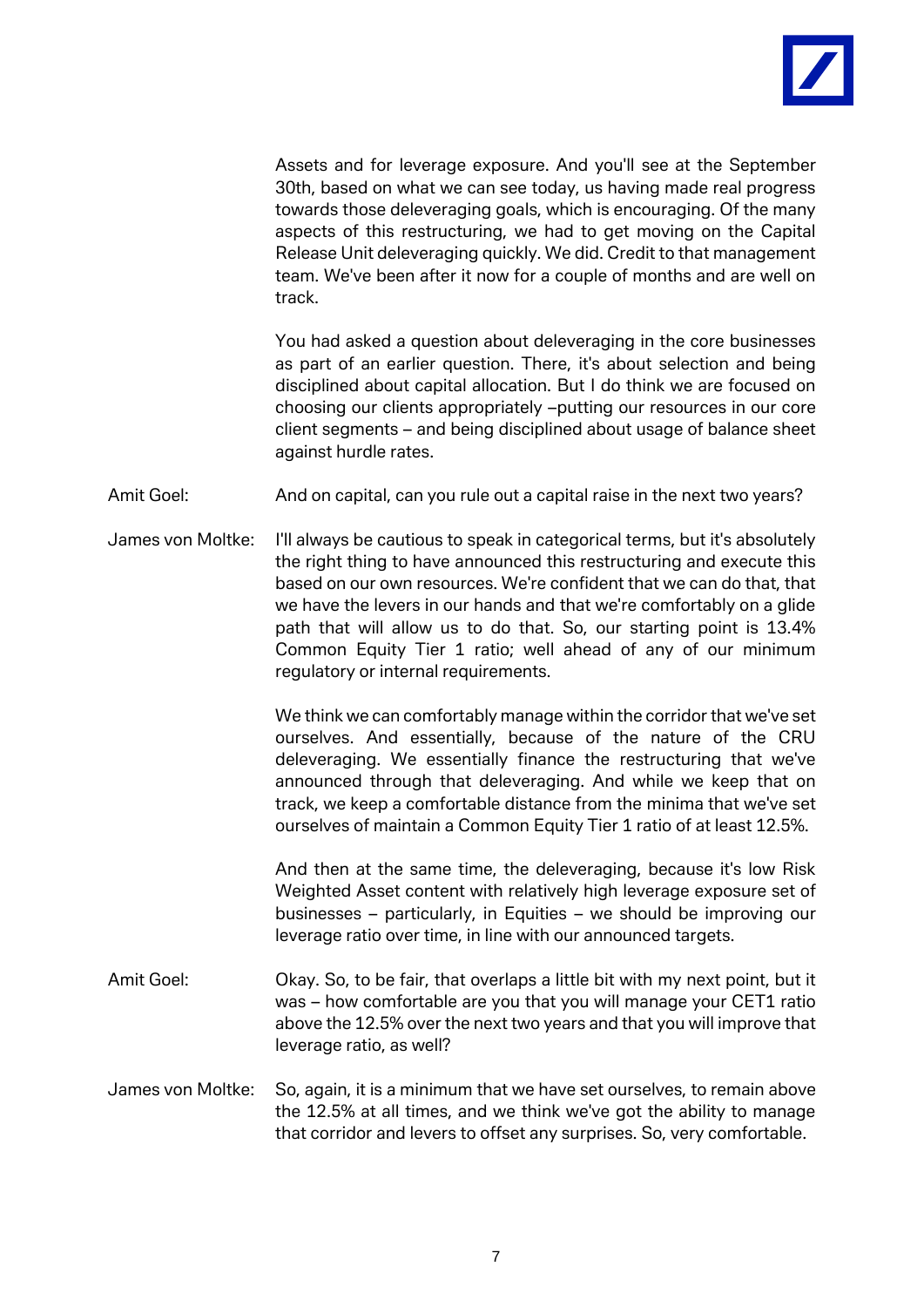

On the leverage side that programmatically comes. We've set a target to be at 4% for this year, 4.5% at the end of next year, moving towards 5%. We're comfortably on the glide path, given that the Capital Release Unit represented about €280 billion of leverage exposure. And that comes down quite quickly. The bulk of that leverage exposure comes off by the end of next year. And as I say, we're well on track.

Amit Goel: Okay. And on the RWA front through the deleveraging, on the op risk, how do you reduce that component over time?

James von Moltke: When we came out in July we showed total RWA declines out of the CRU and then broke that between credit and market risk, on the one hand, and operational risk RWA, on the other hand. We see both coming down, but the Operational Risk less and more slowly than credit and market risk RWA.

> And that's a function of really how an advanced model, AMA, has to approach operational risk RWA. What happens over time is your loss history changes. So, one of the things that happens is as you exit equities – such as it was, it was a relatively modest loss history from the equities business. But those events fall out of your history, and that improves the op risk RWA.

> There can be model and methodology changes over time, all of which need to be reviewed and ultimately not so much approved but not objected to by the regulators. And there's a glide path there on op risk RWA that's part of our deleveraging, one where, as we said in July, we see some opportunity to perform better than the glide path that we showed in those materials.

- Amit Goel: Chay. And maybe changing tact a little bit, there's been a lot of discussion about your U.S. presence, the plans pre and post, etc. Post restructuring, what will your footprint look like in the U.S.? And which products would you be offering and which kind of clients would you be targeting?
- James von Moltke: There was lots of speculation about what strategic steps we would take. And in many respects, the idea that it would be a U.S. or a geographic set of strategic decisions rather than a business line-, client-oriented set of strategic decisions always missed the mark. We always said the U.S. is and will remain a critical geography, a critical part of the business for us, going forward.

And frankly, to us as a management team there are obvious reasons why that's the case. Our presence in the U.S. is a critical component of what we do to support our clients across all of our businesses. But let's start with the Corporate Bank. The fact that we are a dollar clearer and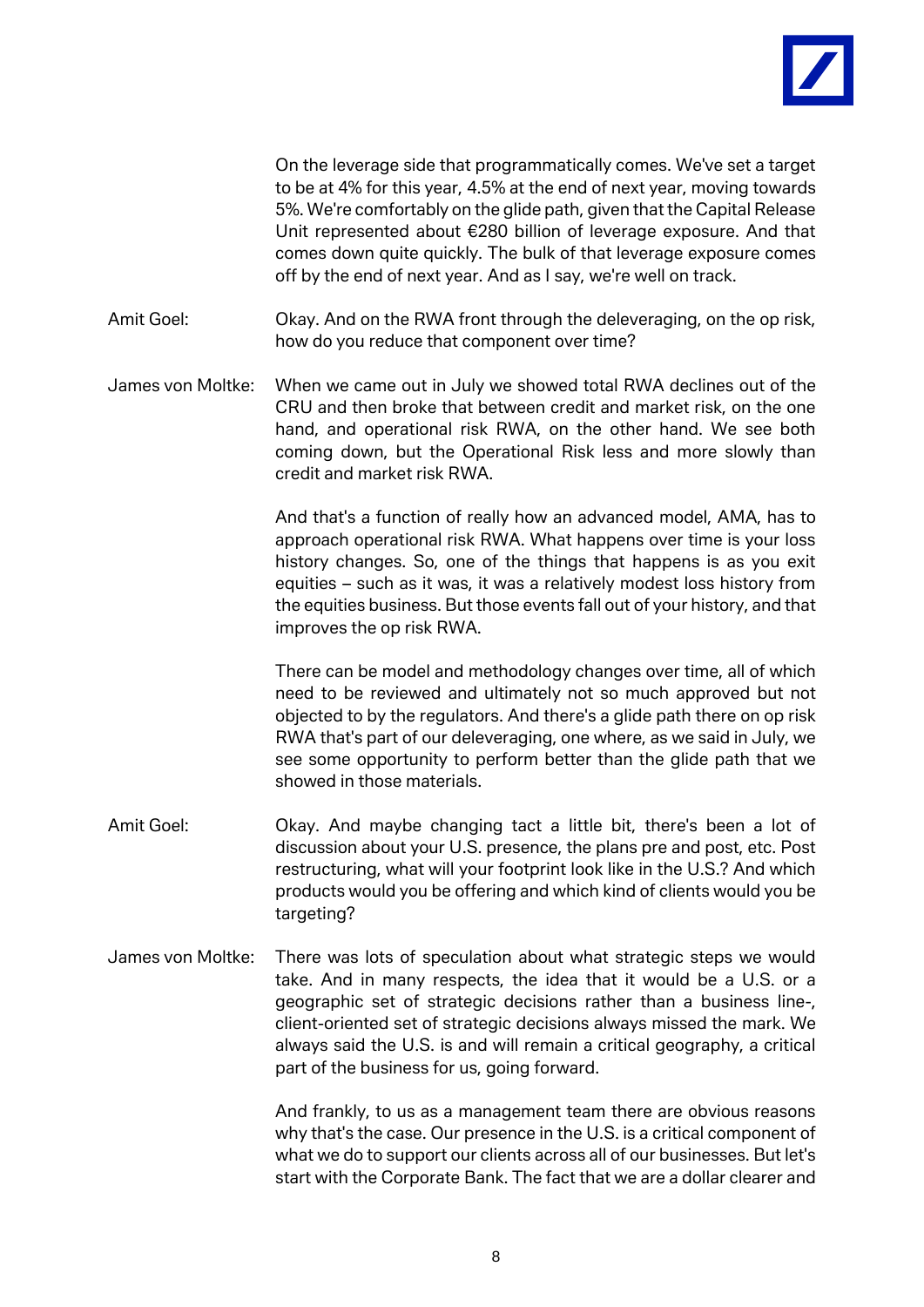

have a very large presence in the U.S., both for international clients but also U.S. clients doing business in the U.S. and doing business internationally, that isa core component of what we offer. Dollar capabilities are critical. So, the Corporate Bank has a major presence, and set of activities here is absolutely strategic for the company, going forward.

In the Investment Bank, Corporate Finance is a strength for us in the U.S. We serve industry verticals globally, and the U.S. is an important market in really all of those industry verticals.

If I go to the institutional franchise, dollar capabilities and dollar products are a critical component of being able to serve clients. Think of a corporate issuer in Debt Capital Markets. We have to have dollar issuance capabilities and on the back of that, we have to have dollar swap capabilities.

This integrated set of product offerings to provide solutions to clients where the U.S. dollar is a critical component of our clients' needs, to us that's always been very clear and core to the franchise. So, we can't be more clear about that.

And lastly, the two other businesses that are represented in the U.S. are Wealth Management and Asset Management. Again the U.S. is a critical market, both in terms of clients domestically that we serve in Wealth Management and in DWS, but also the investment product capabilities, the access to dollar capabilities in the U.S.

So, the short version of all that, the U.S. and the U.S. dollar is a big part of our global strategy and a big part of what clients look to us to be able to provide. It was never a geography that we thought about exiting. We made, global product decisions that had an impact on the U.S., but driven by that global product footprint.

- Amit Goel: Okay. Thank you. And now just maybe into the slightly more kind of recent times, but appreciate it's early days in the restructuring and you've obviously made some comments, but I'm just curious about in terms of how the restructuring has been progressing so far and what are the things that have kind of surprised you in these kind of initial stages.
- James von Moltke: We are tracking against all of our milestones. The short answer is again, like in the Capital Release Unit we are on track. I talked about the creation of the Capital Release Unit and the early stages of the deleveraging – and by the way, particular progress in managing the Equities exit, and I'll come back to that.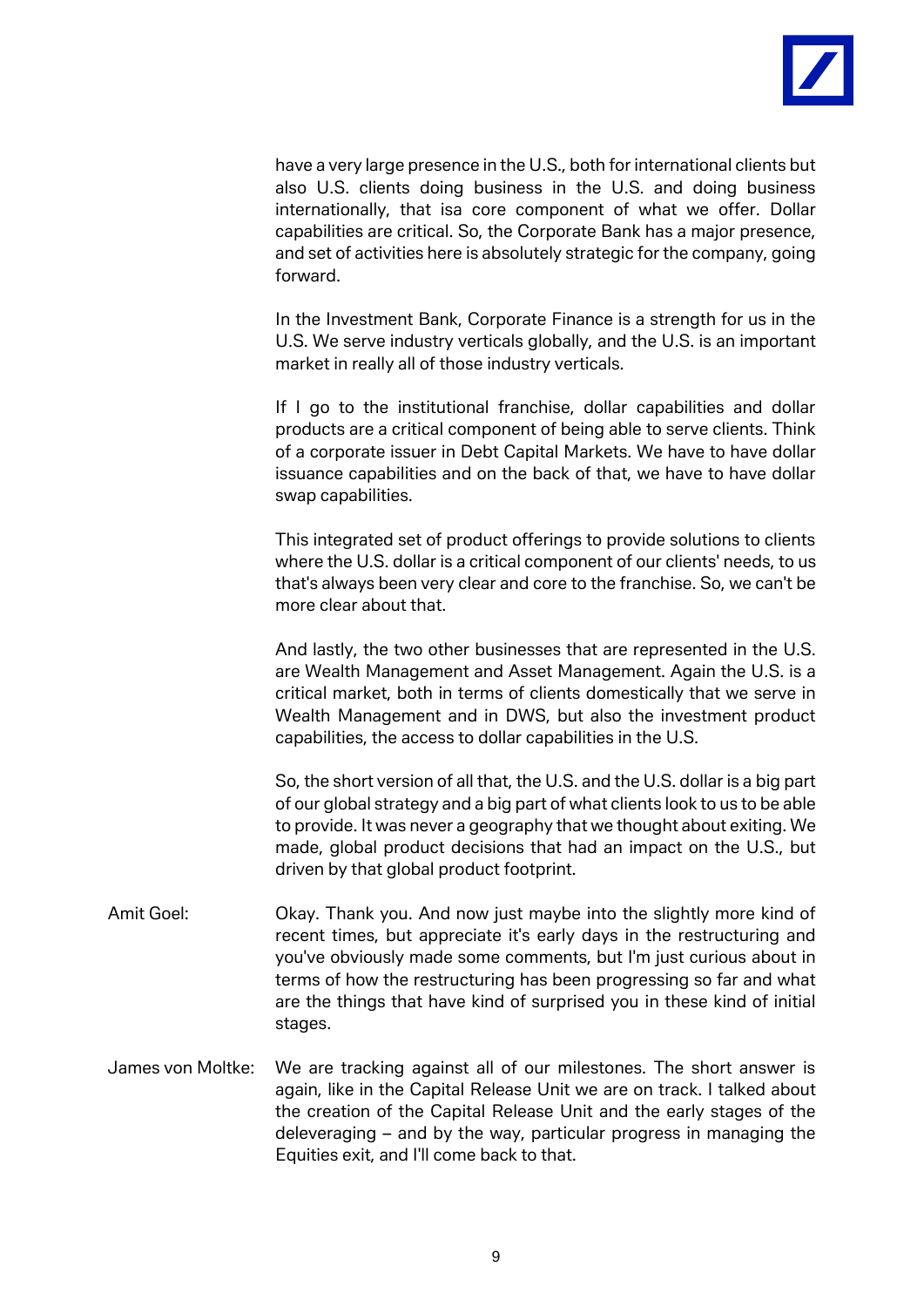

We have been working on the restatement and we will be in a position to show restated financials in the new segment format for you in early October. That's a huge amount of work.

Each of the management teams of the new segments has been defined at the first, second, and, in some cases, third level, and that's rolling through the organization. And those managers have taken over responsibility and have begun to execute on strategies, which includes cost, headcount, reshaping in order to both capture the expense opportunities but orient the businesses towards each of their new strategies.

So, on all of those dimensions an enormous amount of progress in the only two months, or so since we announced the strategy.

Amit Goel: Got it. And then also – I get the question a lot – how are Q3 revenues developing to date and also, in particular, say, core? And any color you can give about the broader IB performance?

James von Moltke: Sure. We have had a policy on not commenting on capital markets revenues intra-quarter, because you're always chasing the week, the month that you've had. The critical thing is this halo that I talked about, the adjacency to businesses that we have decided to exit, where we've been quite encouraged. And our goal in our Investment Bank is to stabilize revenues over the next several quarters and hopefully, as we move forward, to track the market and competitor performance and to begin to rebuild market share. So, that's our goal and, hopefully, what we'll see this quarter and in the coming quarters.

> Importantly, though,– and here, I will provide an update – what we've been telling the market is 70% of our revenues are in the relatively more stable businesses of Private Bank, Corporate Bank, and Asset Management. And over several quarters now, we've been growing revenues on those businesses – despite the headwinds that they've faced – of around 1% or 2% year-on-year depending on the business, which again is in line with our long-term trajectory that we outlined as part of the plan. And that's certainly something that we hope and expect to continue to deliver this quarter.

> So, again, I think good progress on the execution of the strategy, but to kind of the origin of your question it's also critical to make sure we preserve and maintain momentum across the businesses.

Amit Goel: Okay. Thank you. So, with that, we'll actually turn to the audienceresponse questions. So, with that, we can actually turn to the audience for some questions. We have a few minutes left, and then we obviously have a breakout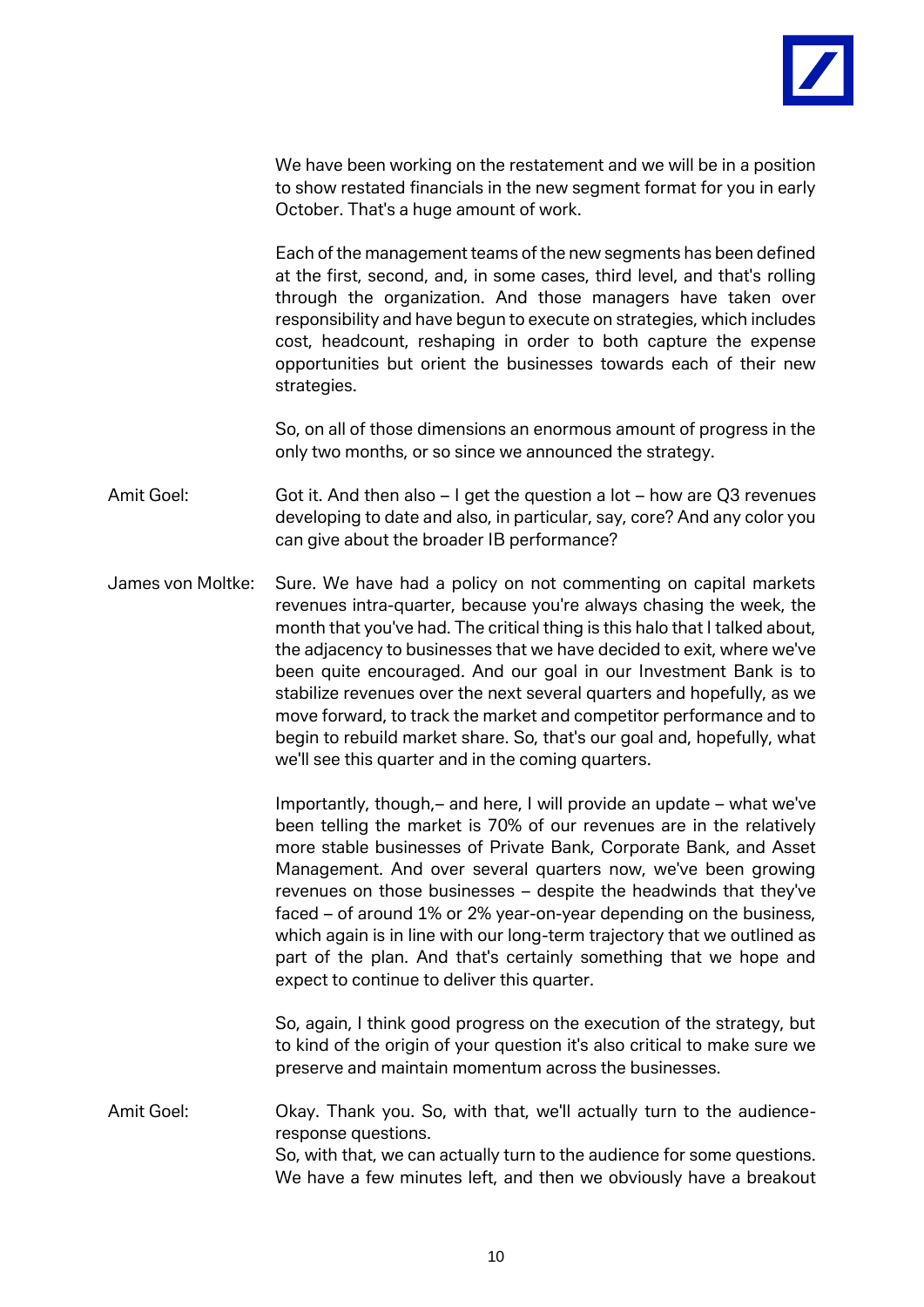

session afterwards. So, if you have any questions, raise your hand and we have a microphone.

- Unidentified Audience Member: Hi. If you can share with us what are your thoughts on tiering, what are the possible scenarios and sensitivities that would be helpful. Thank you.
- James von Moltke: Sure. We've a starting point is most tiering proposals essentially identify a level of reserves held at the central banks that would be given preferential pricing. So, the two questions is, what's that level and how preferential is the pricing?

In my mind, that preferential pricing should be to zero. I don't see really a strong case for doing it in between zero and the deposit rate, and it may be tough to see them paying a positive interest rate the way that it's done in Japan. But who knows? It's the extent of pricing, and certainly my hope would be that it's zero.

For us, the big question is the balance that would benefit from tiering. One way to think about it is the multiple of the reserve requirements. Germany has the largest excess reserve requirements of all of the countries in the euro system. And we are a measurable component of that. We have had in terms of balances European central banks anywhere between €75 billion and €100 billion every night.

So, if you just scale that, to us you can envisage an impact that goes up to€400 million, if you just do 40 basis points against the entire balance of €100 billion. I wouldn't expect it to be quite as generous as that, but that's sort of the range of outcomes.

And then the only other question really is whether it's retrospective or forward-looking. Our instinct is it should be retrospective so you don't create incentives in the markets.

But those three things are really the two are the most important drivers of what the financial impact for us are. And if you're the ECB, you're looking for a structure that doesn't distort the money markets. So, it alleviates some of the pressure on banks but doesn't start to compete with the monetary policy goal, which is to move down money market rates, lending rates, and incentivize investment in the economy.

Amit Goel: We'll wrap it there. Okay. No more questions. Thank you very much.

James von Moltke: Thanks, Amit. Appreciate it.

Amit Goel: Thank you.